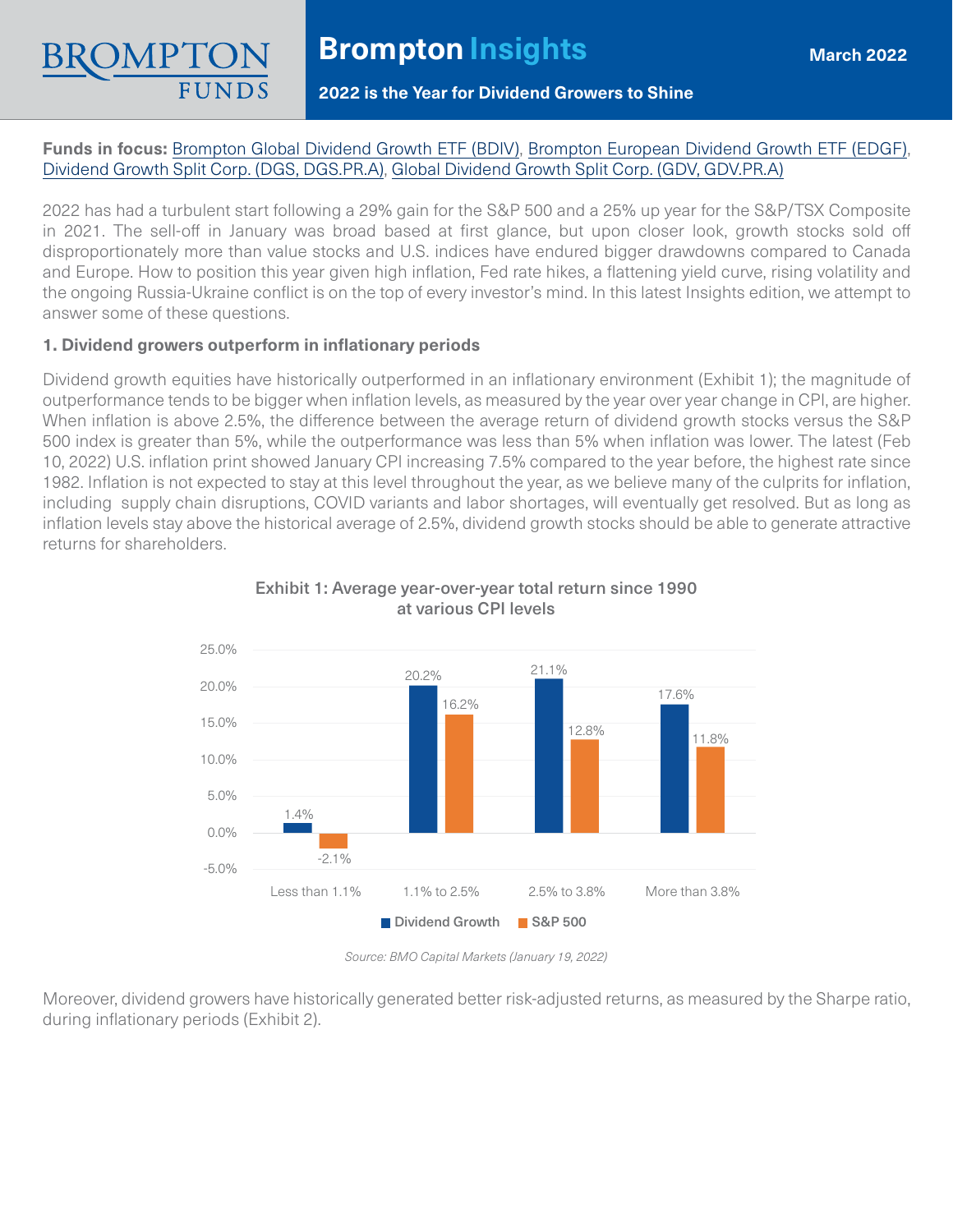

Exhibit 2: Average Sharpe ratio since 1990 at various CPI levels



# **2. Dividend growth stocks typically outperform around Fed hiking cycles**

Dividend growth stocks have also shown to generate superior performance around Federal interest rate hiking cycles (Exhibit 3). As shown below, the average total return of dividend growth stocks has consistently outperformed the S&P 500 both prior to, during and post rate hikes. Fed rate hikes typically get priced in the market months before the actual hike. Changes in expectations, such as the timing and the pace of rate hikes, can jolt the stability of equity markets, leading to higher volatility. That's why investors are advised to pre-position before the expected rate hikes. According to Bloomberg, currently the market is pricing in 5-6 rate hikes this year, with the first one in March. Exogenous shocks like Russia's invasion of Ukraine also causes volatility to spike. Given the stability of their businesses, dividend growth stocks are often able to provide shelter in volatile times.



## Exhibit 3: Average total return around Fed hikes

*Source: Bloomberg, as of February 11, 2022*

# **3. There is no alternative**

Record low interest rates and negative real yields means that fixed income, and to some extent, traditional 60/40 portfolios, have performed poorly. This was also especially evident in the past month, where we saw a sharp bond sell-off led by higher real interest rate yield. Given the scarcity of attractive yield in the fixed income space, we believe dividend yielding securities can help fill the void.

Following 3 consecutive years of double digit returns in the S&P 500, we don't expect the same level of price appreciation this year as GDP growth normalizes and Fed policy tightens. All else being equal, a tighter monetary policy implies a falling P/E ratio, which means that dividends will comprise a larger share of investors' total returns. Since 1988, over half of the S&P 500's returns have come dividends.

Currently sectors including Energy, Utilities and Real Estate screen well in terms of generating the highest dividend yield in the U.S. In Canada, Energy, Telecommunications Services, Utilities, Real Estate and Financials are the best sectors to be in for dividend return.